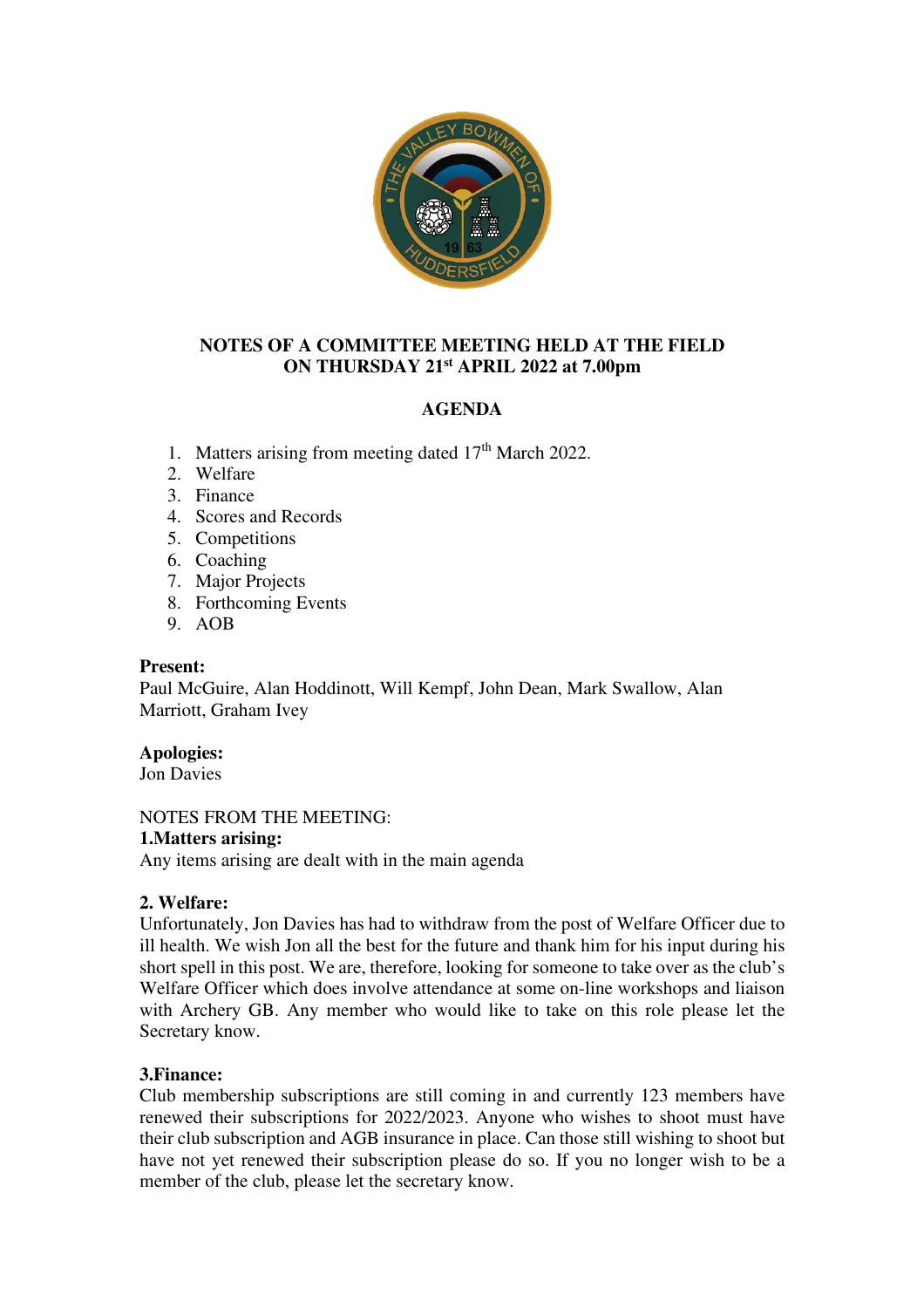A budget of £300.00 was agreed for provision of additional trophies to be organized by Alan Marriott.

# **4. Scores and Records:**

Graham confirmed that members were submitting scores through Golden Records and to date that he had around 15 scores to authorize.

## **5. Competitions:**

Trophies were presented at the AGM for the indoor championships and indoor handicap.

The St. George competition is to be held on Sunday 24<sup>th</sup> April.

(Post meeting note: the competition was well attended, and the new handicap category was introduced which proved successful. A report will be forthcoming.) **Action AM** The next competition will be the Longbow memorial shoot on Sunday  $8<sup>th</sup>$  May.

# **6. Coaching:**

Beginner course no. 4 completed. Coaches are required for courses and taster sessions over the next few months. Please look on the website 'Members Area' to record your name.

Course no. 5 commences  $30<sup>th</sup>$  April. – coaches have been appointed.

Coaching sessions are being held by Alan H and Mark each week.

# **7. Major Projects:**

There are several projects to be carried out, some imminently and others when we have the financial resources.

MAJOR PROJECTS: (in order of priority)

- 1. Earth retaining system around the indoor range (currently being priced)
- 2. Guard railing / fencing around the indoor range
- 3. Car parking provision between pavilion and boundary wall
- 4. Tarmacking of existing car park area and marking out spaces.

## MINOR PROJECTS: (in order of priority)

- 1. Protection to beam and 2 columns within indoor range (from wayward arrows)
- 2. Marker post repairs.
- 3. White board / pinboard / mirror installation (indoor range)
- 4. Replace broken light fitting on top storage cabin.
- 5. Repairs to boundary fence at top of field
- 6. Paving from indoor range emergency exit door to front of building
- 7. Hardstanding in front of entrance doors to indoor range.

## **8. Forthcoming Events:**

The Archery GB 'Big Weekend' is scheduled for the weekend of  $21<sup>st</sup> / 22<sup>nd</sup>$  May. and has now been registered with Archery GB. Our day will be the 22<sup>nd</sup> of May. All 4 sessions are now fully booked.

 A 'Volunteer for coaching' page has been set up in the Members area. If you can help please complete the page.

 Sandwiches will be provided by the club for those members helping. Drinks for the public will be on sale. Mark S. to organize **Action MS**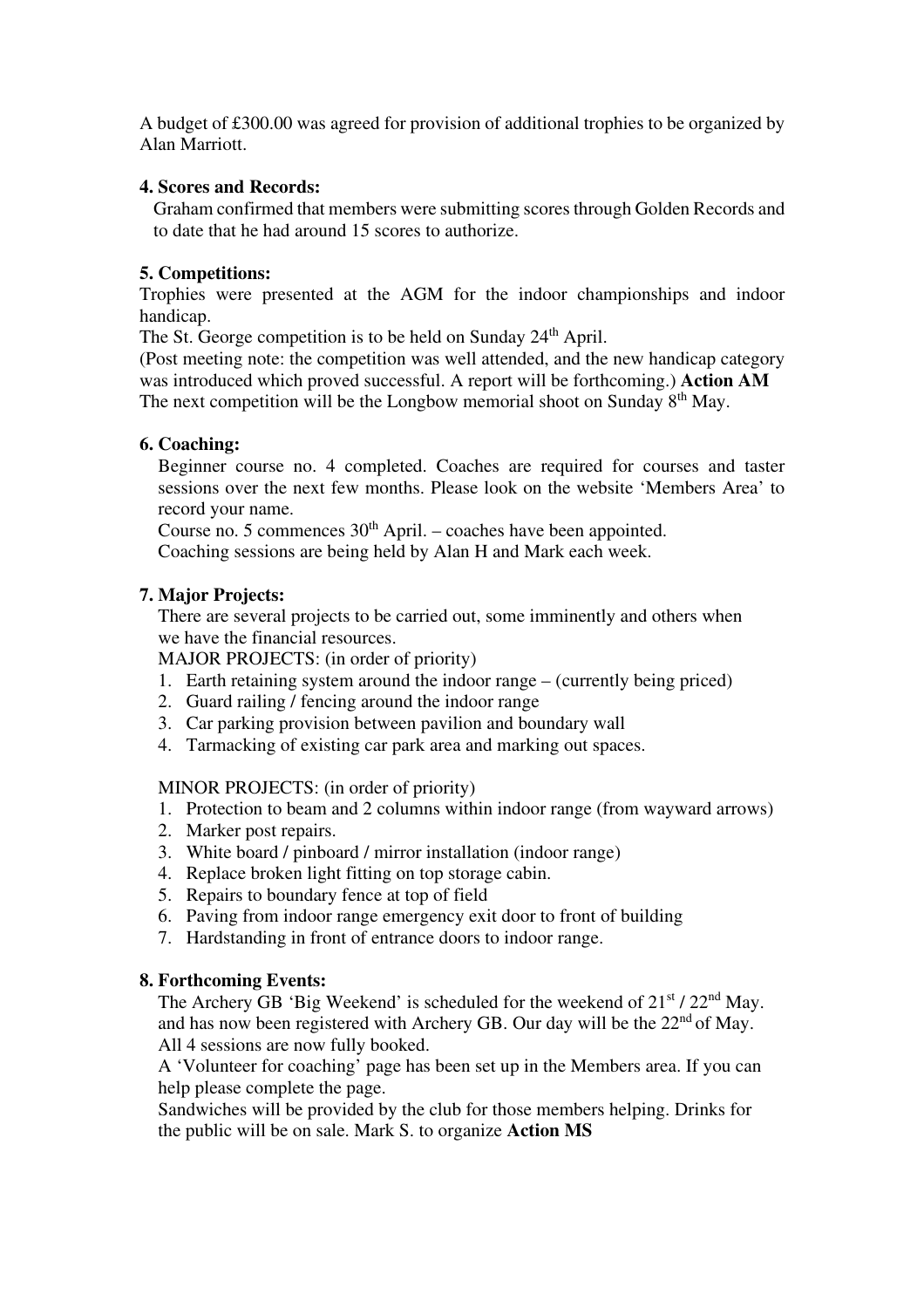On Sunday 5<sup>th</sup> June we intend to arrange the official opening of the indoor range. In the morning a Windsor I round (formerly known as Albion) will be shot (set up 10am – shoot at 10.30am) then break for lunch / official opening then complete shoot. For the official 'cutting of the ribbon' we are asking 2 of our juniors to carry out this task. We are therefore inviting juniors to email their names to the club email address These names will then be drawn out of a hat for the task on the day. Some food and drinks to be provided. John Pawson to investigate**. Action JP**  Mark S. to investigate providing a certificate for those members who donated towards the range. **Action MS** 

## **9.AOB**

- a) Taster Sessions  $28<sup>th</sup>$  April (coaches booked in) and  $17<sup>th</sup>$  May (2 coaches signed up more needed)
- b) Time schedule for testing of fire alarm to be agreed. **Action PMcG**
- c) A number of new members have recently joined the club and many members never meet each other due to our 24/7 shooting facility. It has been suggested therefore that a passport type photo be uploaded to our website. If you require a photo taking then Gareth Stott has agreed to do this. Details to follow. **Action GS**
- d) It was also suggested that ID tickets in plastic wallets (to be hung on quivers) be introduced so that members could be identified when at the field. MS to investigate. **Action MS**

The meeting closed at 9.00pm

**Next Meeting:** Thursday 26<sup>th</sup> May at 7.00pm

The following people are booked onto our beginner courses in May, June, July, August and September.

#### MAY

Sally Gunson Nick Maragh Phil Maragh Paul Bosacki Mark Bosacki Jake Stone Ashleigh Stewart Daniel Scott Aimee Fogg James Haigh Millie Garland Samuel Alexander Hough Thomas Arrowsmith Chris Hirst

**JUNE** Hannah, Maya, Hasaan, Ibrahim, Ali, Aaminah